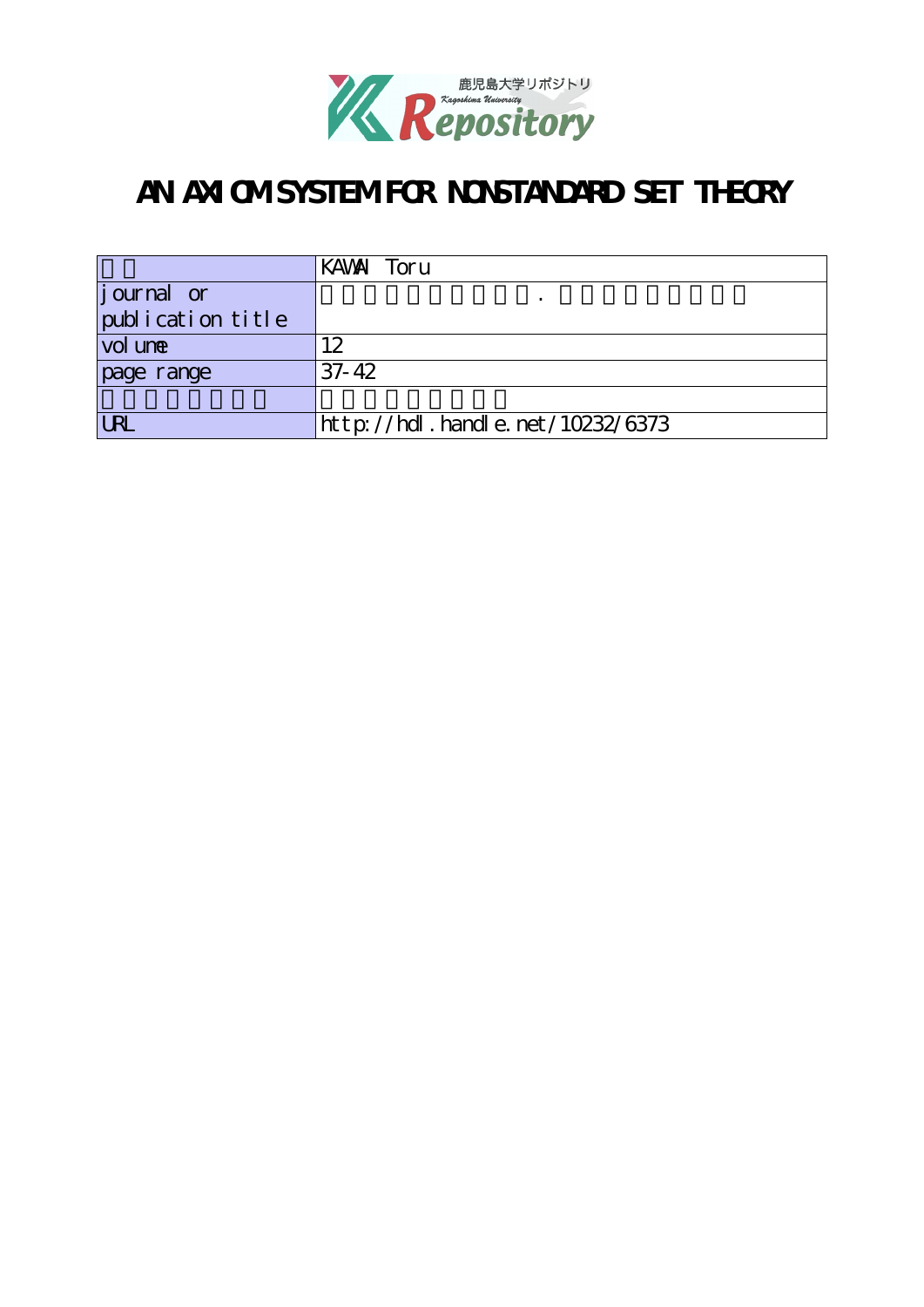# AN AXI OM SYSTEM FOR NONSTANDARD SET THEORY

|                   | KAWAI Toru                                |
|-------------------|-------------------------------------------|
| $j$ ournal or     |                                           |
| publication title |                                           |
| vol une           | l2                                        |
| page range        | $37 - 42$                                 |
|                   |                                           |
| <b>URL</b>        | $http$ ://hdl. handle. net/10232/00010038 |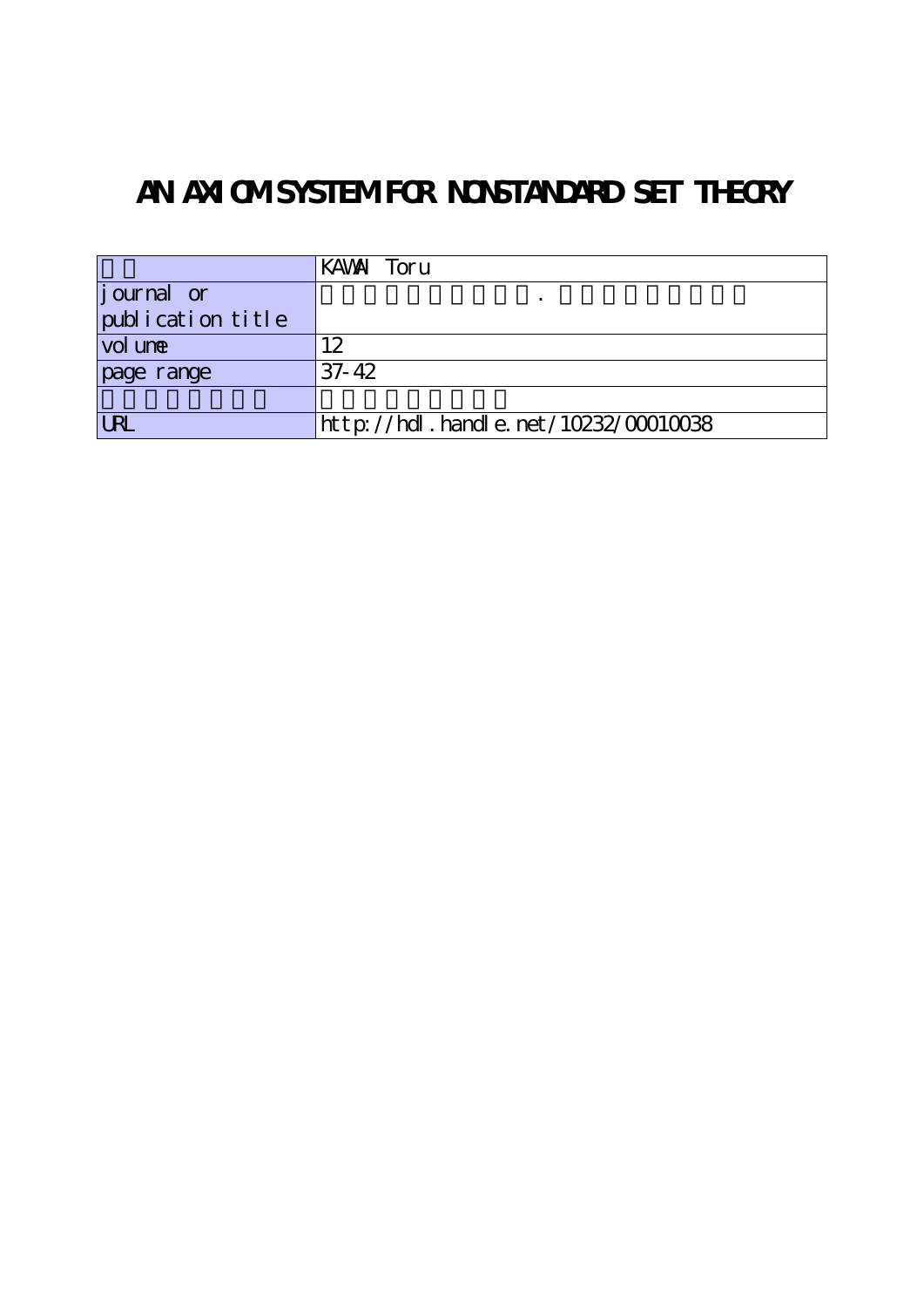Rep. Fac. Sci. Kagoshima Univ., (Math., Phys. & Chem.), No. 12, p. 37-42, 1979

## AN AXIOM SYSTEM FOR NONSTANDARD SET THEORY

By

Toru Kawai\*

(Received September 29, 1979)

### § 1. Introduction.

We propose here an axiom system for nonstandard set theory, which can be used to formalize nonstandard mathematics. A theory with the axiom system, which we write NST, is an extension of *internal set theory* IST which Nelson [2] has given. The theory NST deals with external sets directly while lST does not. The axiom system of the theory NST is similar to that of a theory  $\mathfrak{NS}_2$  which Hrbacek [1] has given. The differences between the two are in the axiom schema of saturation and the axiom of standardization (the axiom of transfer in [1]). In §3 it is proved that NST is a conservative extension of ZFC (Zermelo-Fraenkel set theory with the axiom of choice).

#### §2. Axioms.

We add new unary predicates S and I to the theory **ZFC** formalized in a language having a binary predicate  $\epsilon$ . Thus we obtain a nonstandard extension NST of ZFG. Boldface types  $a, A, \dots$  denote variables of NST. We consider that they range over external sets.  $S(\boldsymbol{a})$  reads:  $\boldsymbol{a}$  is a standard set. Variables ranging over standard sets are denoted by lightface letters  $a, A, \dots$ ; intuitively, the standard sets can be identified with the members of the "universe of discourse" of **ZFC.**  $I(a)$  reads:  $a$  is an internal set. Variables ranging over internal sets are denoted by Greek letters  $\alpha, \beta, \cdots$ .

If  $\phi$  is a formula of **ZFC**,  $\delta\phi$  ( $^l\phi$ , respectively) denotes a formula obtained by replacing all variables of  $\phi$  by variables ranging over standard sets (internal sets, respectively).

The axioms of NST are the following  $[A, 1]$ - $[A, 12]$ .

[A. 1]  $\delta \phi$  is an axiom of **NST** whenever the sentence  $\phi$  is an axiom of **ZFC**.

 $[A, 2]$   $(\forall a) I(a)$ .

All standard sets are internal.

[A. 3]  $(\forall \alpha)(\forall b)$  [ $b \in \alpha \rightarrow I(b)$ ].

The class of the internal sets is transitive.

[A. 4] (*Transfer Principle*)

Let  $\phi(k_1, \dots, k_n)$  be a formula of **ZFC** with free variables  $k_1, \dots, k_n$  and no other free variables. Then

\* Department of Mathematics, Faculty of Science, Kagoshima University, Kagoshima, Japan.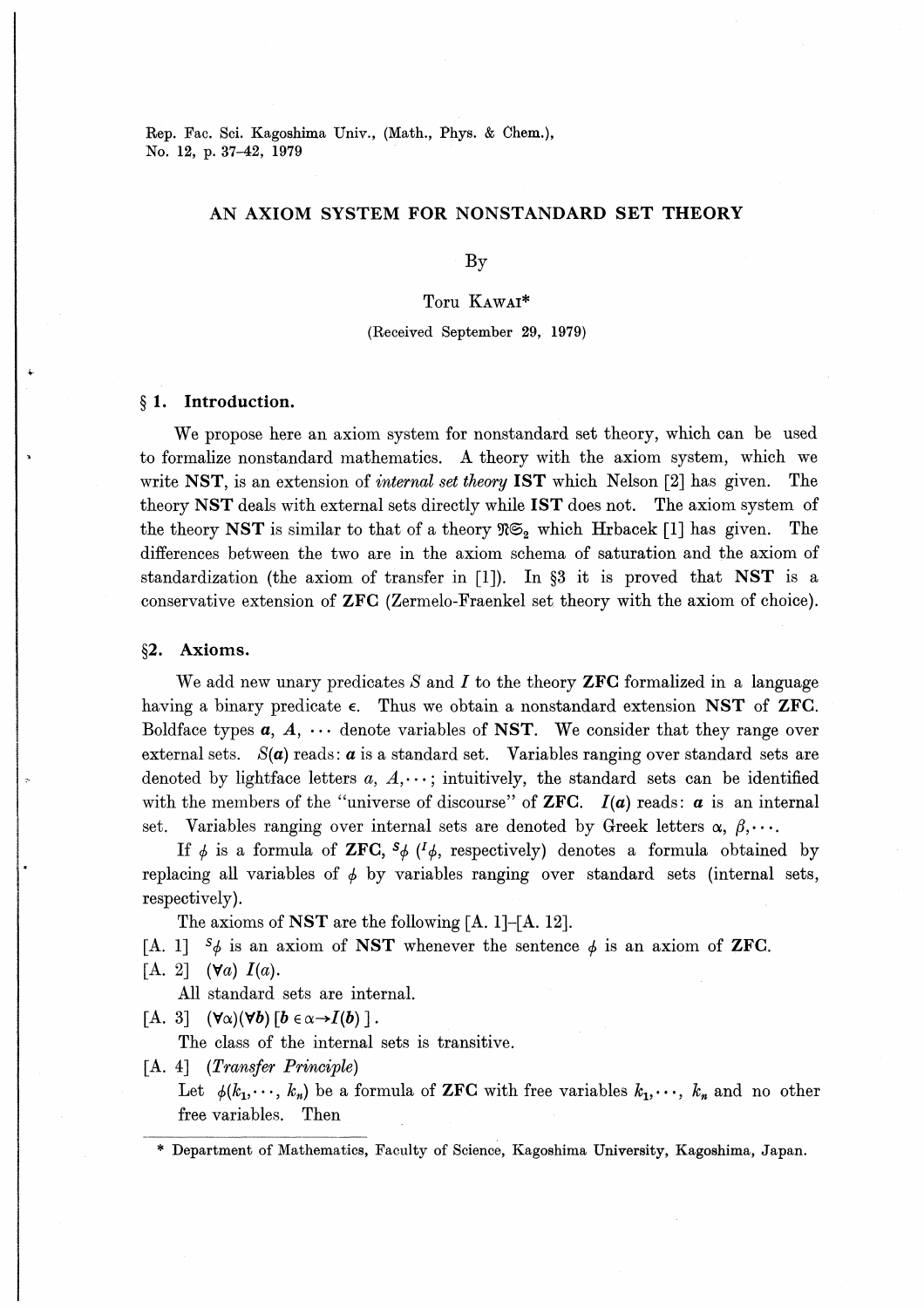$$
(\forall a_1, \cdots, a_n) [{}^I \phi(a_1, \cdots, a_n) \equiv {}^S \phi(a_1, \cdots, a_n) ].
$$

We define

 $a$  is finite

 $\equiv$ (**3***m*; natural number) (**3***f*) [*f* : *a* $\rightarrow$ *m* (1:1, onto)].

 $[A, 5]$  (The Axiom Schema of Saturation)

Let  $\Psi(\mathbf{a})$  be a formula of NST with a free variable  $\mathbf{a}$  and possibly other free variables; let  $\mathcal{Q}(\boldsymbol{a}, \boldsymbol{b})$  be a formula of **NST** with free variables  $\boldsymbol{a}, \boldsymbol{b}$  and possibly other free variables; and let  $\phi$  ( $k_1, k_2, l_1, \dots, l_n$ ) be a formula of **ZFC** with free variables  $k_1$ ,  $k_2, l_1, \dots, l_n$  and no other free variables. Then

$$
(\forall \beta) [\mathbf{F}(\beta) \rightarrow (\exists a) \ \mathbf{\Omega}(a, \beta)]
$$
  
\n
$$
\wedge (\forall a) (\forall \beta) (\forall \gamma) [\mathbf{\Omega}(a, \beta) \wedge \mathbf{\Omega}(a, \gamma) \rightarrow \beta = \gamma]
$$
 (SS)  
\n
$$
\rightarrow (\forall \xi_1, \cdots, \xi_n)
$$
  
\n
$$
[(\forall \delta) [\delta \text{ is finite} \wedge (\forall \alpha \in \delta) \mathbf{F}(\alpha) \rightarrow (\exists \beta) (\forall \alpha \in \delta)^{I} \phi(\alpha, \beta, \xi_1, \cdots, \xi_n)]
$$
  
\n
$$
[(\forall \delta) [\delta \text{ is finite} \wedge (\forall \alpha \in \delta) \mathbf{F}(\alpha) \rightarrow (\exists \beta) (\forall \alpha \in \delta)^{I} \phi(\alpha, \beta, \xi_1, \cdots, \xi_n)]
$$

A formula  $\Psi$  is said to be a SS-formula if there is a formula  $\Omega$  such that the sentence (SS) is a theorem of NST. For example, the predicate  $S$  is a SS-formula.

### $[A. 5E]$  (*The Axiom Schema of Enlarging*)

Let  $\phi(k_1, k_2, l_1, \dots, l_n)$  be a formula of ZFC with free variables  $k_1, k_2, l_1, \dots, l_n$  and no other free variables. Then

$$
(\forall x_1, \dots, x_n)
$$
  
\n
$$
\begin{bmatrix}\n(\forall d) \left[ d \text{ is finite} \rightarrow (\exists b) (\forall a \in d) \, {}^S \phi(a, b, x_1, \dots, x_n) \, \right] \\
\rightarrow (\exists \beta) (\forall a) \, {}^I \phi(a, \beta, x_1, \dots, x_n)\n\end{bmatrix}
$$

The axiom schema [A.5E] is weaker than [A.5].

[A. 6] (The Axiom of Standardization)

$$
(\forall A) [ (\exists S) A \subset S \rightarrow (\exists a)(\forall x) [x \in A \equiv x \in a] ].
$$

The standard set a having the same standard elements as  $A$  is denoted by  $*A$ ; \*A is called the standard kernel of A.

 $[A, 7]$  (The Axiom of Extensionality)

$$
(\forall A, B) [A = B \equiv (\forall x) [x \in A \equiv x \in B]].
$$

 $[A. 8]$  (The Axiom of Pairing)

$$
(\forall A,B)(\exists C)(\forall x)[x\!\in\!\mathit{C}\equiv x=A\!\vee\!x=B].
$$

 $[A, 9]$  (The Axiom of Union)

$$
(\forall A)(\exists B)(\forall x)\,[\,x\!\in\!B\equiv(\exists y)\,[\,x\!\in\!y\wedge y\!\in\!A]\,]\,.
$$

[A. 10] (The Axiom Schema of Comprehension)

38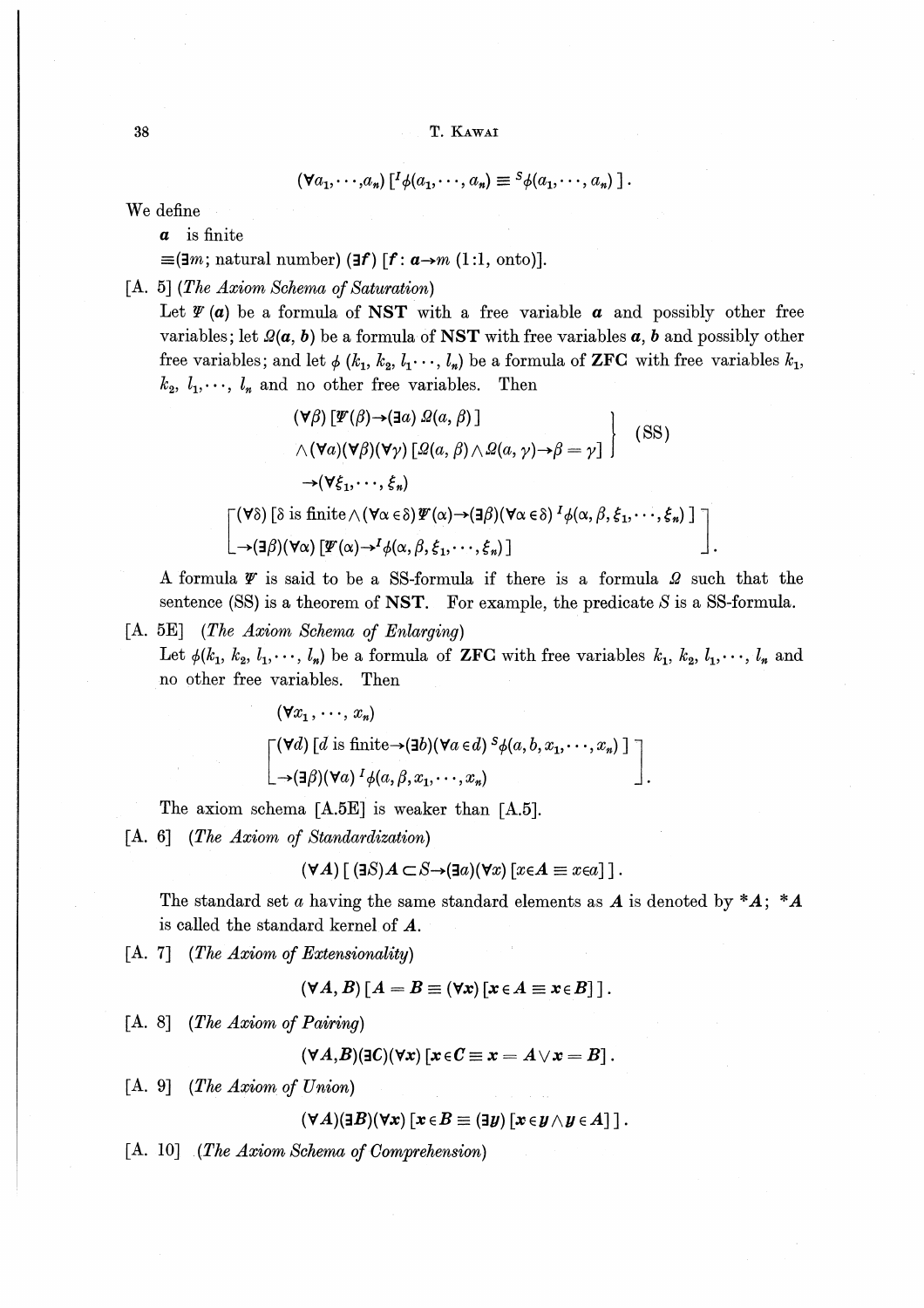Let  $\phi(x)$  be a formula of NST with a free variable x and possibly other free variables. Then

$$
(\forall A)(\exists B)(\forall x)\,[x\!\in\!B\equiv x\!\in\!A\wedge\!\varPhi(x)\;]\,.
$$

[A. 11] (The Axiom of Power Set)

$$
(\forall A)(\exists B)(\forall x)[x \in B \equiv x \subset A].
$$

[A. 12] (Well Ordering Principle)

 $(\forall A)(\exists B)$  [B wellorders A].

#### § 3. The conservation theorem.

The following theorem shows that NST is a conservative extension of ZFC. A process of extension is based on an idea in [1], and our proof is more elementary.

Theorem. Let  $\psi$  be a sentence of ZFC. If  $\mathcal{S}\psi$  is a theorem of NST, then  $\psi$  is a theorem of ZFC.

Proof. Only finitely many of axioms from [A. 1], say  $s\psi_1, \dots, s\psi_k$ , and axioms from [A.2]-[A.12] are used in the proof of  $s\psi$  within NST. By reflection principle, there is a set  $R$  such that any subset of an element of  $R$  is an element of  $R$  and such that

$$
(\psi \equiv \psi^R) \wedge \psi_1^R \wedge \cdots \wedge \psi_R^R ,
$$

where  $\psi^R$  and others are the relativizations of  $\psi$  and others to R, respectively. Let J be an infinite set, and let  $\mathcal F$  be an ultrafilter on J. Put  $V_0=RJ\times{0}$  and define a one-toone mapping  $\zeta$  of R into  $V_0$  by

$$
\zeta(a) = (\bar{a}, 0) \quad (a \in R) \ , \qquad \bar{a}(j) = a \quad (j \in J) \ .
$$

Let  $i_0$  and  $e_0$  denote binary relations in  $V_0$  such that

$$
((p,0), (q,0)) \in i_0 \equiv \{j \in J : p(j) = q(j)\} \in \mathcal{F} (p,q \in R^J)
$$

and

$$
((p,0), (q,0)) \in e_0 \equiv \{ j \in J : p(j) \in q(j) \} \in \mathcal{F} \ (p,q \in R^J) ,
$$

respectively. We extend  $V_0$  inductively by

 $V_{n+1} = V_0 \cup (P(V_n) \times \{1\})$  (for each nonnegative integer n)

and

$$
V=\bigcup_{n=0}^{\infty} V_n
$$

where  $P(V_n)$  is the power set of  $V_n$ . Then we have

$$
V_0 \subset V_1 \subset V_2 \subset \cdots \subset V_n \subset \cdots \subset V
$$

and

 $\overline{V}_0 \cap (\bigcup_{n=1}^\infty P(\overline{V}_n) {\times \{1\}}) = 0.$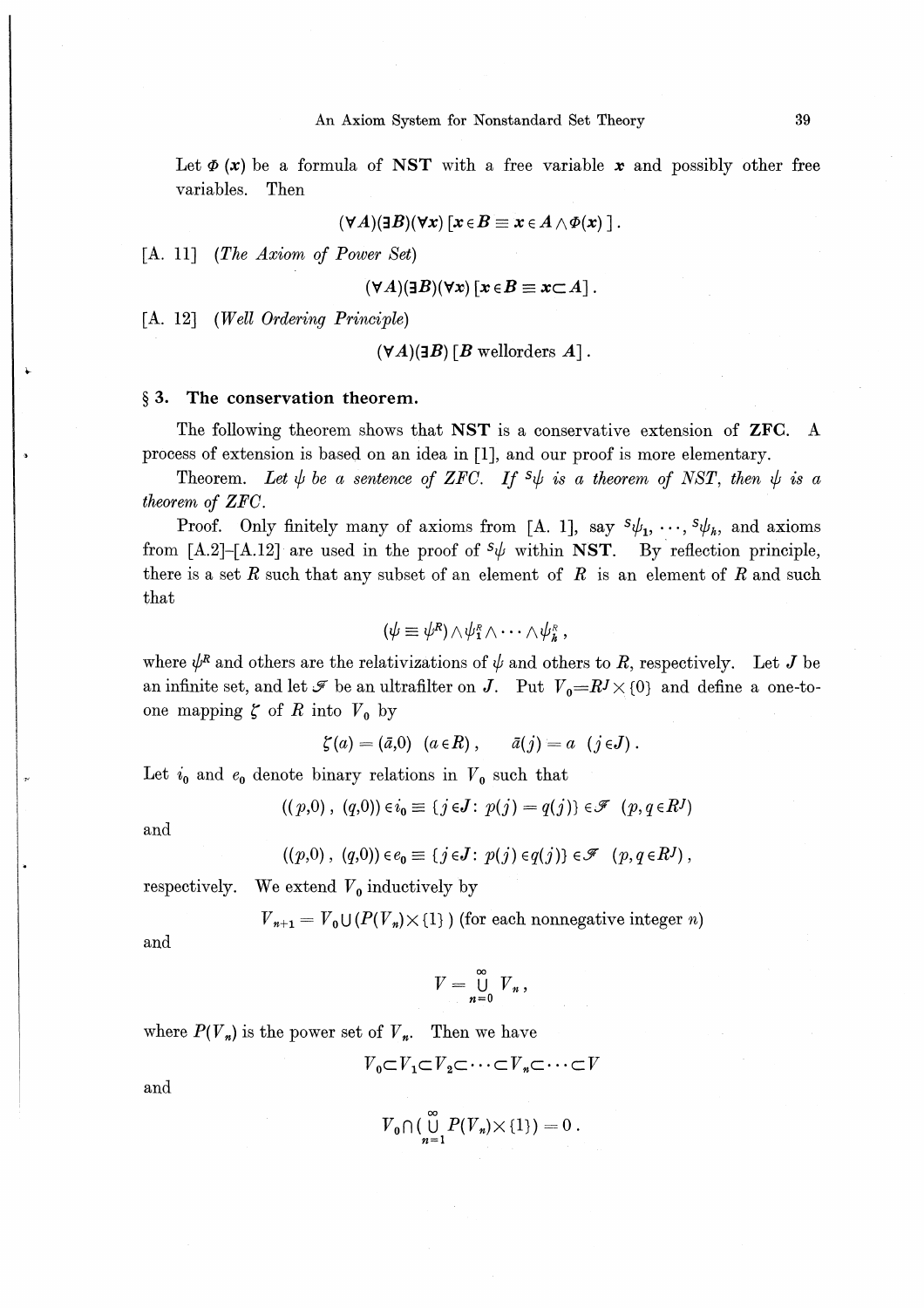Furthermore, we proceed by induction. Suppose that  $i_0, \dots, i_m, e_0, \dots, e_m$  have been defined so that they satisfy the following conditions (1) and (2).

(1) Let *n* be an integer such that  $0 \le n \le m$ . Then

$$
i_n \subset V_n \times V_n, \qquad e_n \subset V_n \times V_n ;
$$
  
\n
$$
(\forall a_1, a_2, b \in V_n) \left[ (a_1, a_2) \in i_n \wedge (a_1, b) \in e_n \rightarrow (a_2, b) \in e_n \right] ;
$$
  
\n
$$
(\forall a, b \in V_n) \left[ (a, b) \in i_n \equiv (\forall c \in V_n) \left[ (c, a) \in e_n \equiv (c, b) \in e_n \right] \right].
$$

(2) Let *n* be an integer such that  $1 \le n \le m$ . Then

$$
i_n \cap (V_{n-1} \times V_{n-1}) = i_{n-1}, \qquad e_n \cap (V_{n-1} \times V_{n-1}) = e_{n-1};
$$

for  $a \in V_{n-1}$  and  $b = (z,1)(z \in P(V_{n-1}))$ ,

$$
(a,b)\in e_n\equiv (\exists c\in V_{n-1})\left[(a,c)\in i_{n-1}\wedge c\in z\right];
$$

for  $a, b \in V_n$ ,

$$
(a, b) \in e_n \equiv (\exists c \in V_{n-1}) [(a, c) \in i_n \wedge (c, b) \in e_n].
$$

Define  $e'_{m+1}$  as the union of  $(V_m \times V_0) \cap e_m$  and

$$
\{(a,(z,1))\colon a\in V_m\wedge z\in P(V_m)\wedge (\exists c\in V_m)\;[(a,c)\in i_m\wedge c\in z]\}\;.
$$

Moreover, we define

$$
i_{m+1} = \{ (a, b) \in V_{m+1} \times V_{m+1} : (\forall c \in V_m) \left[ (c, a) \in e'_{m+1} \equiv (c, b) \in e'_{m+1} \right] \}
$$

and

$$
e_{m+1} = \{ (a, b) \in V_{m+1} \times V_{m+1} : (\exists c \in V_m) \left[ (a, c) \in i_{m+1} \wedge (c, b) \in e'_{m+1} \right] \}.
$$

It follows that  $i_0, \dots, i_m, i_{m+1}, e_0, \dots, e_m, e_{m+1}$  satisfy the conditions obtained from (1) and (2) by replacing m by  $m+1$ . We have thus defined by induction binary relations  $i_n$  and  $e_n$  for every nonnegative integer n. Let

$$
i=\bigcup_{n=0}^\infty i_n,\quad e=\bigcup_{n=0}^\infty e_n.
$$

Then we have

$$
i\subset V\times V, \quad i\cap (V_n\times V_n) = i_n(n\geq 0) ;
$$
  

$$
e\subset V\times V, \quad e\cap (V_n\times V_n) = e_n(n\geq 0) ;
$$

and

 $\ddot{\phantom{a}}$ 

(3) for 
$$
a_1, a_2, b \in V
$$
,

 $(a_1, a_2) \in i \wedge (a_1, b) \in e \rightarrow (a_2, b) \in e$ ;

(4) for  $a, b \in V$ ,

$$
(a,b)\in i\equiv (\forall c\in V)\left[(c,a)\in e\equiv (c,b)\in e\right];
$$

(5) for 
$$
a \in V
$$
 and  $b \in V - V_0(b = (z, 1), z \in \bigcup_{n=0}^{\infty} P(V_n)$ ),  
\n
$$
(a, b) \in e \equiv (\exists c \in V) [(a, c) \in i \land c \in z];
$$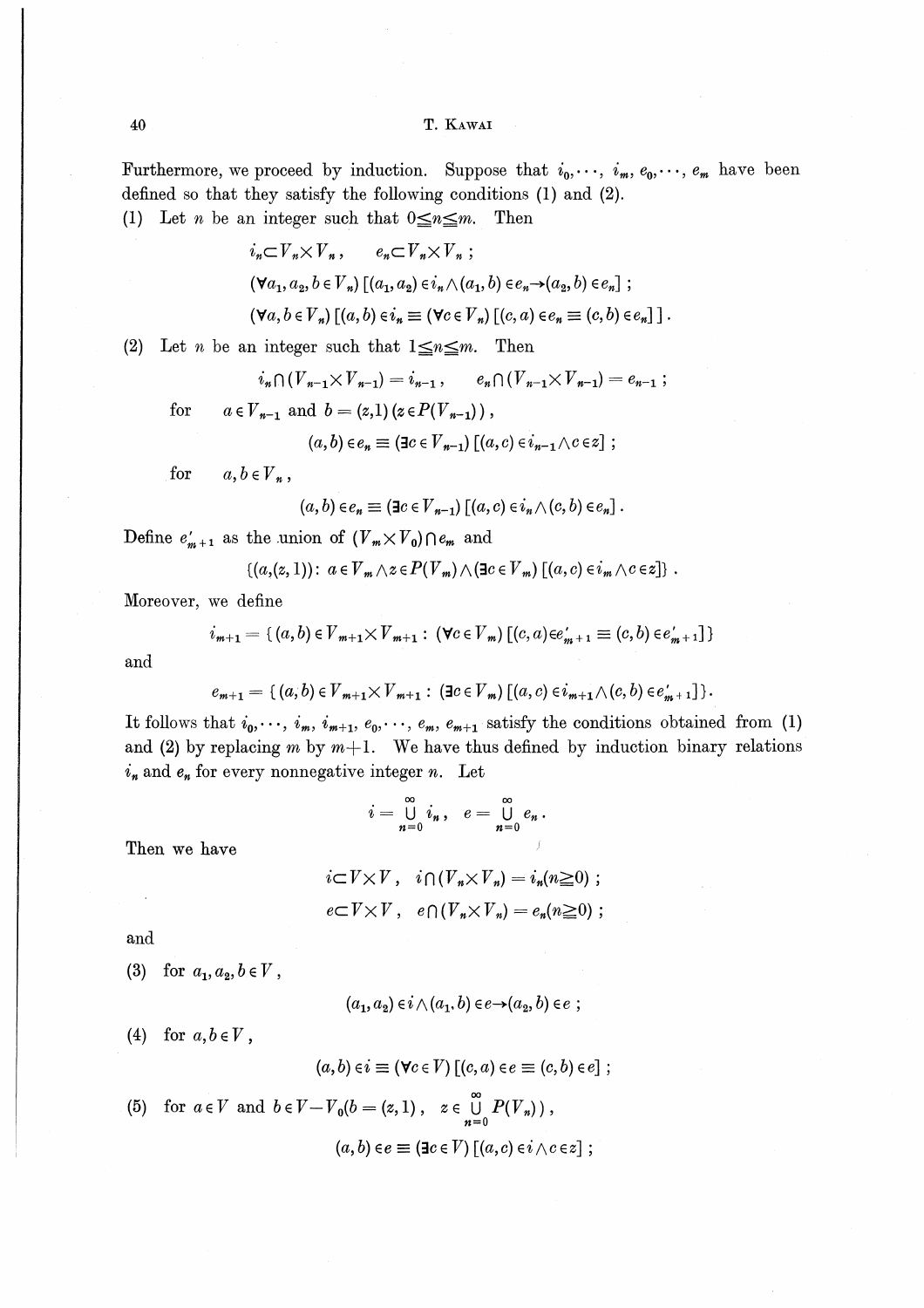#### An Axiom System for Nonstandard Set Theory

(6) for  $a \in V$  and  $b \in V_n(n \ge 1)$ ,

 $(a, b) \in e \equiv (\exists c \in V_{n-1}) \left[ (a, c) \in i \wedge (c, b) \in e \right].$ 

Let U be the quotient set of V with respect to the equivalence relation i. We write  $\eta$ for the natural mapping of V onto U. Let  $X = \eta[\zeta[R]]$  and  $Y = \eta[V_0]$ . Then  $X \subset Y \subset Y$ U. By (3) and (4), there is a binary relation  $E$  in U such that

 $(\eta(a), \eta(b)) \in E \equiv (a, b) \in e \quad (a, b \in V).$ 

We claim that  $U$  with the interpretations

$$
(x, y) \in E \quad \text{for} \quad x \in y,
$$
  

$$
x \in X \quad \text{for} \quad S(x),
$$
  

$$
x \in Y \quad \text{for} \quad I(x)
$$

satisfies the axioms  $s\psi_1, \dots, s\psi_k$  and [A.2]-[A.12]. For a formula  $\Phi$  of NST, let  $\tau(\Phi)$  be a formula of ZFC obtained from  $\Phi$  by the preceding interpretations.

From  $\psi_1^R$ , ...,  $\psi_h^R$  we have  $\tau(S\psi_1), \ldots, \tau(S\psi_h)$ .

It is obvious that  $U$  satisfies [A.2].

If  $\phi$  is a formula of **ZFC** and  $p_1, \dots, p_n \in R^J$ , then **Łoś's** theorem asserts that

$$
\tau({}^{1}\phi) \left(\eta((p_1,0)), \cdots, \eta((p_n,0))\right)
$$
  
\n
$$
\equiv \{j \in J : \phi^{R}(p_1(j), \cdots, p_n(j))\} \in \mathscr{F}
$$

In particular, if  $x_1, \ldots, x_n \in X$ , then

$$
\tau({}^{I}\phi)\ (x_1,\cdots,x_n)\equiv \tau({}^{S}\phi)\ (x_1,\cdots,x_n)\ .
$$

This shows that  $U$  satisfies [A. 4].

Let  $\mathcal F$  be a  $|R|$ -good ultrafilter, where  $|R|$  is the cardinal number of R. If  $\phi$ is a formula of **ZFC** and Q is a subset of Y such that  $|Q| \leq |R|$ , then

$$
(\forall y_1, \dots, y_n \in Y)
$$
  
\n
$$
\begin{bmatrix}\n(\forall d)[d \text{ is finite } \land d \subset Q \to (\exists b \in Y) (\forall a \in d) \ \tau(^{I} \phi) (a, b, y_1, \dots, y_n)] \\
\quad \quad -(\exists b \in Y) (\forall a \in Q) \ \tau(^{I} \phi) (a, b, y_1, \dots, y_n)\n\end{bmatrix}
$$

(see, for example, Saito [3, pp. 74-76]). This implies that  $U$  satisfies [A. 5].

Since any subset of an element of R is an element of R, it follows that U satisfies  $[A.6]$ .

The remaining axioms follow from  $(3)$ ,  $(4)$ ,  $(5)$  and  $(6)$ . This establishes the claim.

Now the proof of  $s\psi$  from  $s\psi_1, \dots, s\psi_k$  and [A.2]-[A.12] gives a proof of  $\tau(s\psi)$ from  $\tau(\psi_1), \dots, \tau(\psi_k)$  and the interpretations of [A.2]-[A.12]. The sentence  $\psi^R$ follows from  $\tau$  ( $\frac{s}{\psi}$ ), and so we have  $\psi$ . This gives a proof of  $\psi$  within **ZFC**.